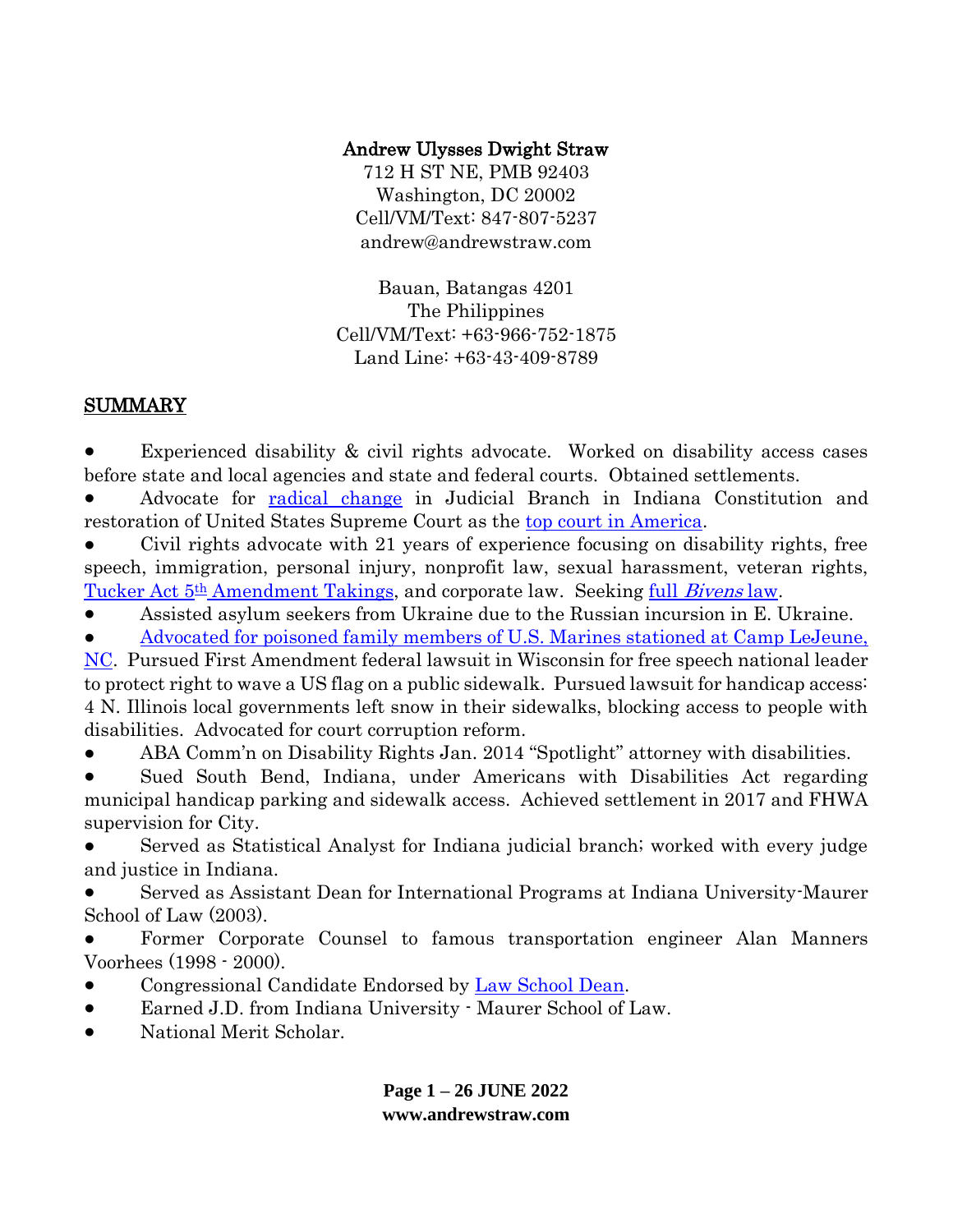#### EMPLOYMENT HISTORY

#### Andrew U. D. Straw 3/2010-present

Disability Rights Advocate, Former Lawyer

Passionate advocate for disability rights: sidewalks and handicap parking spaces. Obtained precedent from IHRC that snow in handicap spaces is discrimination.

Obtained audit of parking lots in Streamwood, Illinois, which found about 150 handicap parking spaces missing or not made according to legal standards. 2013-2014

- Obtained settlement with South Bend, Indiana, re handicap parking and sidewalks.
- Opposed sexual harassment at South Bend Housing Authority.

#### Indiana University-Maurer School of Law 2/2003 - 5/2003

Assistant Dean for International Programs

Provided support and leadership to international graduate students.. Managed program and student admissions. Hired by law school dean, current IU Provost Lauren Robel, then president of the Association of American Law Schools [\(www.aals.org\)](http://www.aals.org/).

#### Indiana Supreme Court, Indianapolis, IN 8/2000 – 7/2002

Statistical Analyst and Court Technology Analyst

Hired by Chief Justice of Indiana and State Court Administrator.

Worked with over 400 trial courts. Served Judicial Technology and Automation Committee (JTAC). Designed Court website and invented protective order database for White House & Harvard competition.

#### Alan M. Voorhees, Woodbridge, VA 8/1998 - 8/2000

Corporate Counsel to Famous Transportation Planner Alan Manners Voorhees

Corporate law work for **Autometric** (aerospace/satellite--protects all US air traffic), [Micros,](http://www.microsnyc.com/) [Lizardtech,](https://www.extensis.com/newsroom/lizardtech-to-launch-geoexpress-10-with-expanded-lidar-functionality-at-geoint-2018) Cinecom, [International Land Systems,](https://www.bizjournals.com/washington/news/2011/01/14/international-land-systems-acquired.html) [Sylvan Internet.](http://sylvaninfo.net/) Advised FBI fingerprint database contractor, NASA contractors, and CIA officers serving state government. Certificate in court leadership, [MAACM.](https://www.maacm.org/)

Advocated to Virginia Supreme Court, state legislative committees and court clerks for records reform. Served on Virginia State Bar Task Force on Technology.

● Provided counsel re Library of Congress, the Library of Virginia, Virginia Historical Society, Council for Excellence in Government in Washington, D.C., and Voorhees College.

● Clerked for Hon. Joseph E. Spruill, Jr., 1976 president of Virginia State Bar. Researched for Hon. Spruill and Clerk Forrester for a triple murder arson trial,  $Commonwealth v. Waterman, 516 S.E.2d$  $Commonwealth v. Waterman, 516 S.E.2d$  (1999).

## Italian Foreign Ministry, Bologna, Italy 12/1995 – 1/1996

Communications System Adviser

Wrote educational software and instructions for telecommunications officers.

**Page 2 – 26 JUNE 2022 www.andrewstraw.com**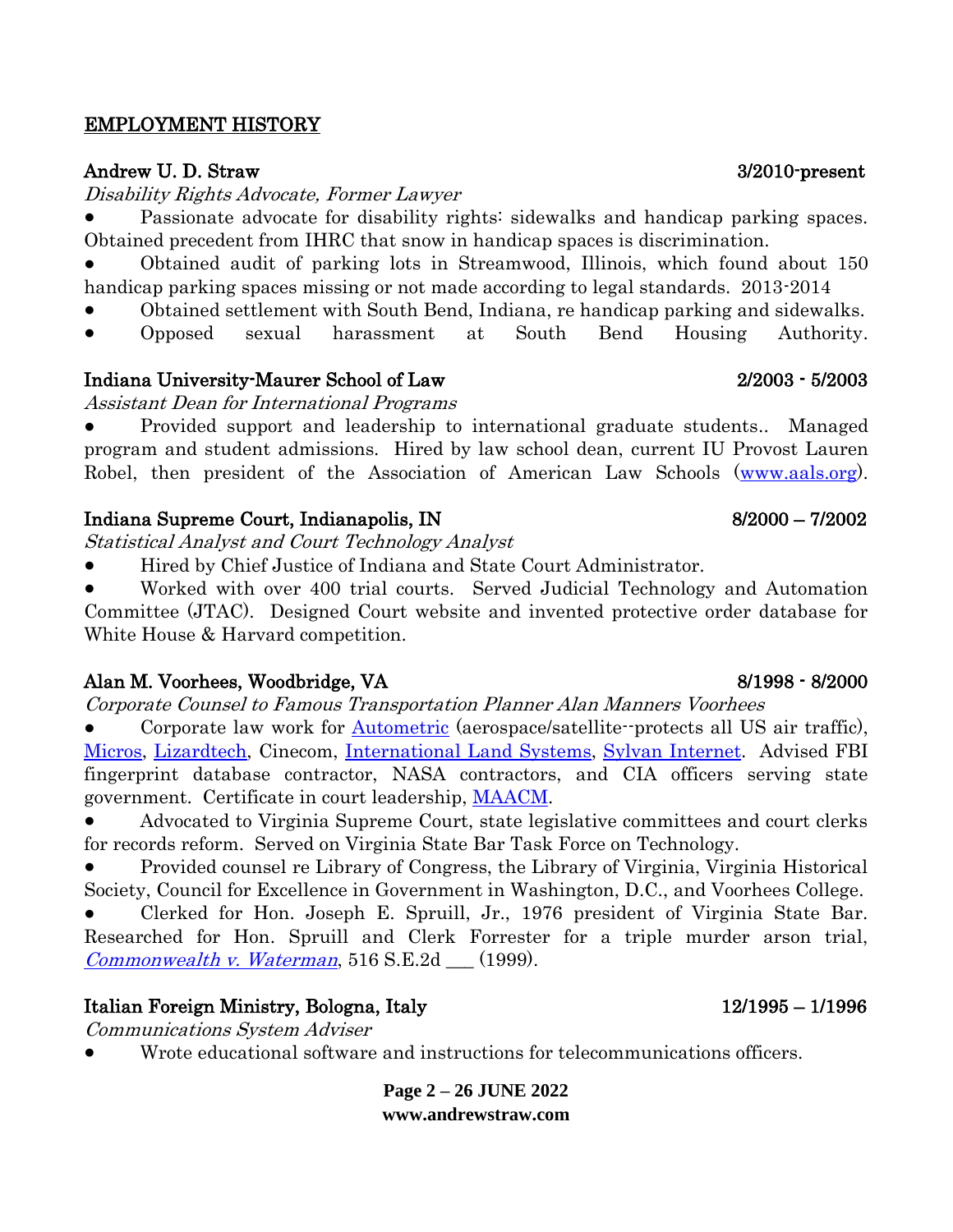## Options for Better Living, Bloomington, IN 9/1992 - 8/1993

Assistant Manager

Planned and implemented daily activities and personal care for disabled adults.

## Association for the Disabled (ADEC), Elkhart, IN 5/1987 - 8/1987

Site Manager

Planned and implemented work projects for disabled teenagers.

# EDUCATION

University of Otago, Dunedin, New Zealand

MBHL Matriculation & Postgraduate Studies in Bioethics & Health Law.

GPA Grade Equivalent: B+. Dual Program, School of Medicine and School of Law. 2004. "A-" in Theories of Biomedical Ethics.

# ● Council for Excellence in Government, Washington, DC.

Advanced training on federal government leadership and psychology. 1999-2000. Cohort: U.S. Department of Health and Human Services. Colleagues: GS-15 and Senior Executive Service (SES) officers.

# Indiana University-Maurer School of Law, Bloomington, Indiana, USA.

J.D., Law Degree - 12/1997. Dean's List, Fall 1997. GPA Grade Equivalent: B+ "Highest Grade in Class, A-\*" in Negotiations. "A" in Law and Political Theory. "A" in Seminar on Global Nation-State & Non-Government Actors.

Concentrated on administrative and political law and worked as [the Dean's research](https://www.law.indiana.edu/about/people/details/aman-alfred-c.html)  [assistant.](https://www.law.indiana.edu/about/people/details/aman-alfred-c.html) Research assistant to [Oxford Law Professor Paul Craig](https://www.ox.ac.uk/news-and-events/find-an-expert/professor-paul-craig) on EU Law and [IU Law](https://honorsandawards.iu.edu/awards/honoree/2529.html)  [Prof. F. Thomas Schornhorst](https://honorsandawards.iu.edu/awards/honoree/2529.html) on state constitution death penalty theory.

# ● Indiana University, Bloomington, Indiana, USA.

M.S., Master's Degree - 12/1995. GPA Grade Equivalent: A Major: Language Education (ESL/ EFL).

"A+" in Topical Workshop in Language Education. "A" in Statistical Methods Applied to Education. "A" in Advanced Study in Foreign Language Teaching.

# ● Indiana University, Bloomington, Indiana, USA.

B.A., Bachelor's Degree - 5/1992. GPA Grade Equivalent: B+ Majors: English and Philosophy. Minor: Political Science. Five courses with **Philosophy Professor Paul V. Spade.** "A" in Symbolic Logic. "A" in Voting, Elections, & Public Opinion. "A-" in Classics in Ethics. National Merit Scholar, Matriculated Honors Biochemistry.

> **Page 3 – 26 JUNE 2022 www.andrewstraw.com**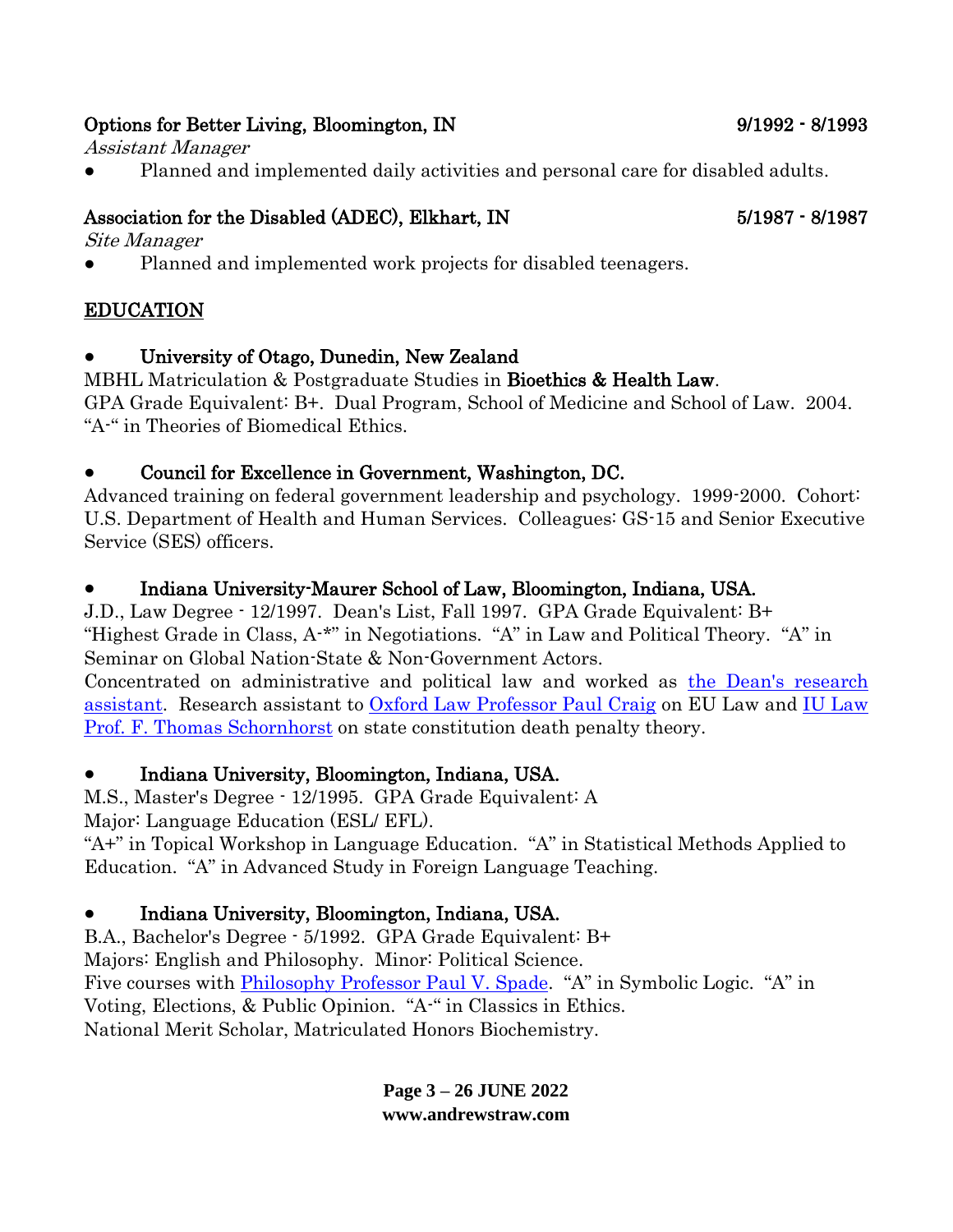## AFFILIATIONS

- Founder, Disability Party, 2/5/2013. [Disabilities](http://disability.andrewstraw.com/) from others' [crimes.](http://crimes.andrewstraw.com/) (6,000+ members in  $~10$  countries)
- [Columnist](https://democracychronicles.org/author/andrew-straw/) on disability issues related to democracy, Democracy Chronicles.
- Member, Democrats Abroad, The Philippines (2020-)  $\&$  [Global Disability Caucus.](https://www.democratsabroad.org/dc)
- Member, Democrats Abroad [Medicare Portability](https://www.democratsabroad.org/mptf) Steering Committee.
- Member, [Indiana](https://www.c-span.org/video/?c4494621/delegate-indiana) Green Party (2019-). Green Party of the United States Indiana [delegate to 2012 GP National Convention](https://www.c-span.org/video/?c4494621/delegate-indiana) and IN-2 Green congressional candidate. 2004 regional leader (Deep South), Green Party of Aotearoa New Zealand.
- Founder, [Children of Camp LeJeune](https://www.facebook.com/groups/1559301481023069/) (2015), 527 Organization LeJeune narrative: <http://camplejeune.andrewstraw.com/> See also: [http://usmc.andrewstraw.com](http://usmc.andrewstraw.com/)
- Supporter of Green Party, Democratic Party (Progressives), and Disability Party.
- Life Member, Indiana University Alumni Association, #211032
- Member, United States International Council of People with Disabilities
- Member, American Association of People with Disabilities (AAPD)
- Member, National Federation of the Blind (NFB), Member # 35346
- Member, National Association of the Deaf (NAD)
- Founder, Indiana University College Democrats, 1994 (500+ members)

# AWARDS / HONORS

- National Merit Scholar, 1987. [National Science Olympiad,](https://www.soinc.org/) Gold Medal, 1983.
- [Bausch & Lomb Science Medal,](https://www.bausch.com/our-company/community-relationships/science-award-and-scholarships) 1987.
- ["Imagine E-government Award](https://fcw.com/articles/2001/07/23/jury-system-takes-egov-prize.aspx) Competition National Finalist." Harvard's Kennedy School of Government and Council for Excellence in Government recognized my **domestic** violence real-time FBI protective order database invention as one of the top 8 e-government ideas in the USA. 2001. Designed Indiana Supreme Court website revamp, 2001.
- Court Management Leadership Certificate, [MAACM,](https://drive.google.com/file/d/0B7fESKZS9PWmYThDc0w0eFk2cGs/view?usp=sharing&resourcekey=0-dOO41t_51DRBtgxVUD7uJw) 1999.
- American Bar Association [Commission on Disability Rights](https://www.americanbar.org/groups/diversity/disabilityrights/initiatives_awards/spotlight/straw_a/): "Spotlight" disabled attorney, January 2014.
- ["Parker-Powell Student Leader Award,](https://drive.google.com/file/d/1jA9R-b2CIMKDTvkupYo1Ul-V-m1MVUC2/view?usp=sharing)" 1996 Indiana University Student Association Fellowship.
- Law School Representative to [Indiana University Student Government,](https://iustudentgovernment.indiana.edu/about/index.html) Bloomington. 1995-1996.
- Law School Educational Policy Committee member, Bloomington, IN. 1996-1997.
- [Adjudicated](https://www.illinoiscourts.gov/resources/64fcb39e-0c9a-4941-bf18-df6491c857f3/1143094_R23.pdf) "public figure who works on disability rights issues." IL Ct App, Chicago.

**[Ethics complaint:](https://www.goshennews.com/news/local_news/suspended-attorney-formerly-of-goshen-filed-complaint-against-ag-hill/article_5389e2a5-2b0d-532b-8e57-f601f7cbe6ca.html)** I filed this against **Indiana Attorney General [Curtis Hill](https://www.indystar.com/story/news/politics/2019/03/26/indiana-attorney-general-curtis-hill-complainant-has-ax-to-grind/3266485002/)** and his sexual harassment and groping of four women in 2018. Hill suspended 30 days. In Re. Curtis Theophilus Hill, [19S-DI-00156](https://www.courthousenews.com/wp-content/uploads/2020/05/indiana-ag.pdf) (Ind. 5/11/2020). Hill rejected as 2020 Indiana Attorney General candidate by Indiana Republican Convention delegates.

> **Page 4 – 26 JUNE 2022 www.andrewstraw.com**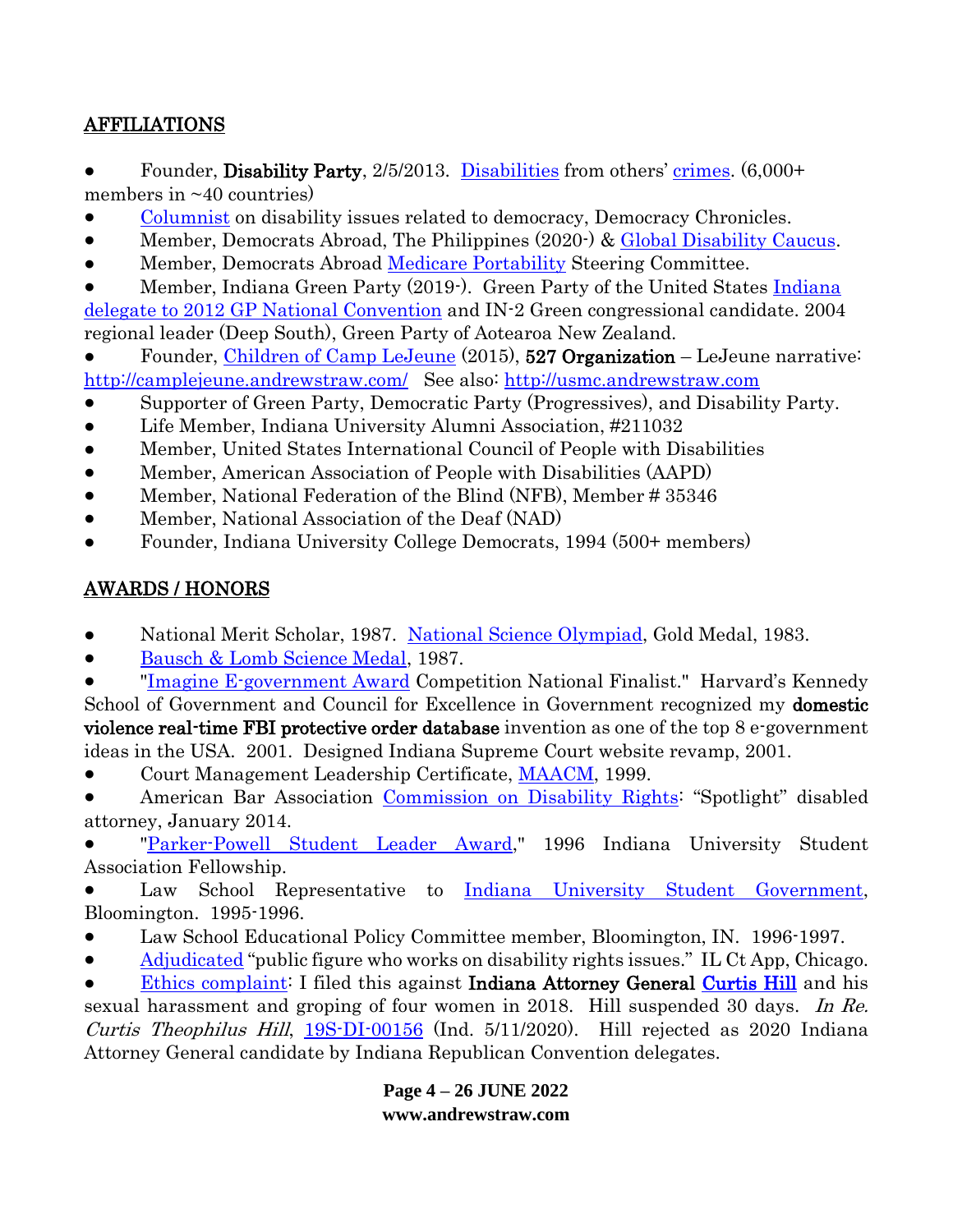## LANGUAGES

English (Native), Italian (Fluent), German (5 yrs), French (1 yr), Tagalog (Novice).

## POLICY/ACADEMIC EDITING

Edited books by University of Otago instructors: (1) [Chinese folktales,](https://www.amazon.ca/Classical-Chinese-Supernatural-Fiction-Morphological/dp/0773460977) (2) Chinese [human rights reform,](https://www.amazon.ca/Legal-Reform-Versus-Peoples-Republic/dp/0773448942/ref=sr_1_1?dchild=1&keywords=Jiefen+Li+rule+by+law&qid=1634808814&s=gift-cards&sr=1-1) and (3) [Chinese media culture.](https://www.amazon.ca/China-Video-Asias-Transformations-2012-10-01/dp/B01K0RJHV0/ref=sr_1_1?dchild=1&keywords=china+on+video+paola+voci&qid=1634808869&s=gift-cards&sr=1-1) Advised Ph.D. student and edited dissertation on Chinese administrative law and human rights reform in China. Edited Ph.D. dissertation on Chinese media culture and documentary film.

- Wrote [article](https://www.academia.edu/63734137/Disability_Law_Reform_Awakens_the_Beast_Court_Corruption_and_Retaliation) in Disability Party Journal, 2022. Published in Academia.edu.
- Wrote [legislation](https://www.youtube.com/watch?v=MKojwUm0qwk) to address military base poisoning of U.S. Marine dependents.
- Camp LeJeune Justice Act of 2021 [\(H.R. 2192\)](https://www.congress.gov/bill/117th-congress/house-bill/2192?s=1&r=81) I support justice for the Camp

LeJeune U.S. Marine Corps poisoning victims. [H.R.](https://www.congress.gov/bill/117th-congress/house-bill/3967/text) 3967 passed in the House on 3/3/2022. 1996 presidential complaint re Ft. Bragg, N.C., death threats to a disabled servicemember, and politicization of 82nd Airborne. Federal investigation followed.

### CRITICAL CURRENT CASES

[http://2022.andrewstraw.com](http://2022.andrewstraw.com/) [http://andrewstraw.disabilityparty.org](http://andrewstraw.disabilityparty.org/)

[http://all.andrewstraw.com](http://all.andrewstraw.com/)

#### SIGNIFICANT SETTLEMENTS & ACHIEVEMENTS

- U.S. Secretary of Transportation Pete Buttigieg. City of South Bend, Indiana; Straw v. City of South Bend, et. al.,  $3:16$ -cv- $342$ -JED-MGG (N.D. Ind. 2017); including Straw v. Derose,  $71D07-1611-PL-000418$  (St. Jos. Co. Sup. Ct. 2017). FHWA Supervision of South Bend. 2017
- U.S. Secretary of Transportation Pete Buttigieg. City of South Bend, Indiana; Freedom of Information APRA request I made ["languished" for 3 y](https://www.washingtontimes.com/news/2015/jun/3/south-bend-criticized-for-late-response-to-records/)ears. 2015
- American Bar Association; Straw v. ABA, 18-1795 (7th Cir. 6/2018). 2018
- Kane County, IL; Straw v. Streamwood, et. al., 734 F. App'x 344 (7<sup>th</sup> Cir. 2018). 2017
- Elgin Housing Authority;  $Straw$  v. Elgin Housing Authority, 18-1073 (7th Cir. 2018). 2018

**Page 5 – 26 JUNE 2022 www.andrewstraw.com**